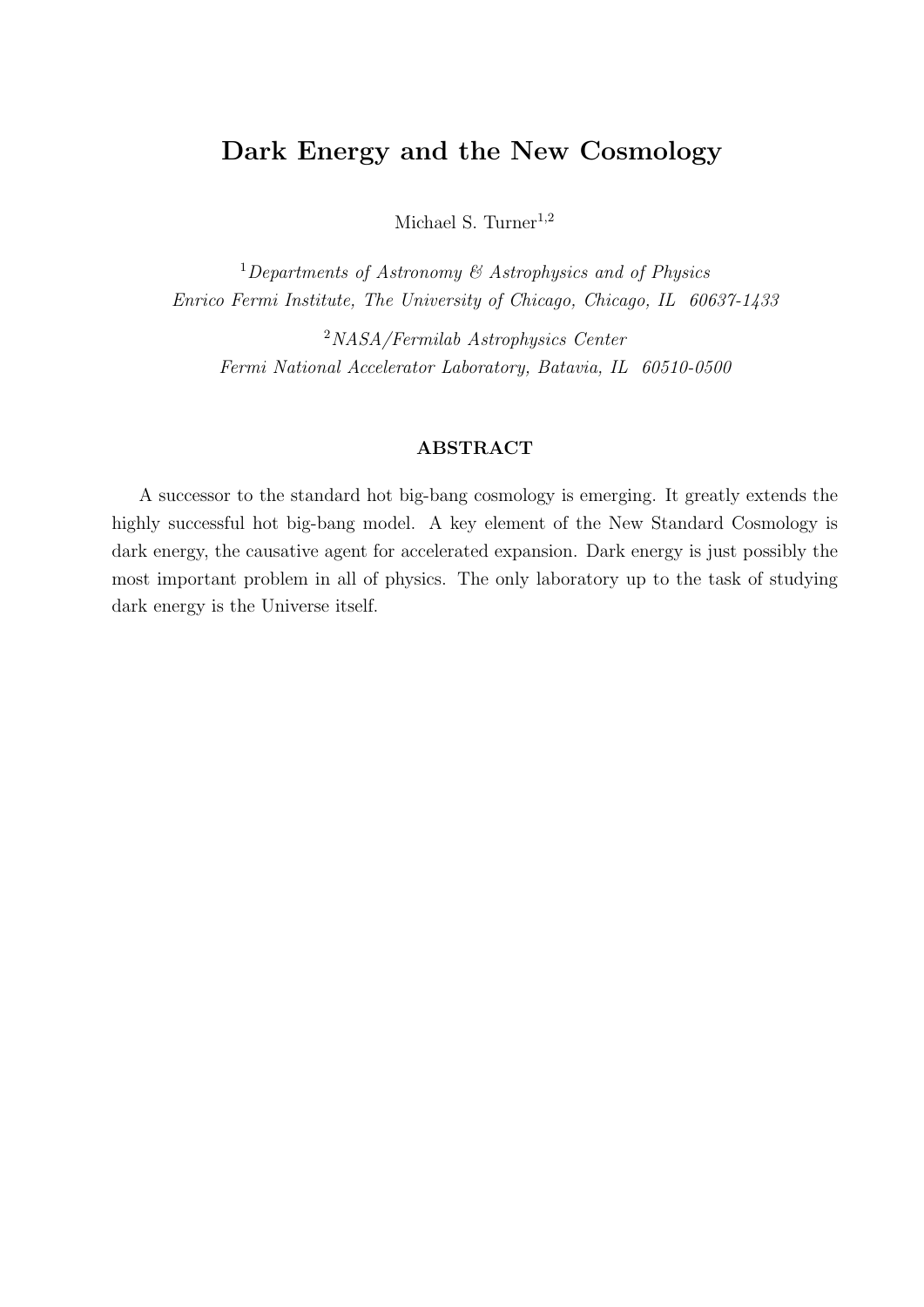## 1 The New Cosmology

Cosmology is enjoying the most exciting period of discovery ever. Over the past three years a new, improved standard cosmology has been emerging. It incorporates the highly successful standard hot big-bang cosmology [1] and extends our understanding of the Universe to times as early as 10<sup>−</sup><sup>32</sup> sec, when the largest structures in the Universe were still subatomic quantum fluctuations.

This New Standard Cosmology is characterized by

- Flat, accelerating Universe
- Early period of rapid expansion (inflation)
- Density inhomogeneities produced from quantum fluctuations during inflation
- Composition: 2/3rds dark energy; 1/3rd dark matter; 1/200th bright stars
- Matter content:  $(29 \pm 4)\%$  cold dark matter;  $(4 \pm 1)\%$  baryons; ~ 0.3% neutrinos

The New Standard Cosmology is certainly not as well established as the standard hot big bang. However, the evidence is mounting.

With the recent DASI observations, the evidence for flatness is now quite firm [2]:  $\Omega_0 =$  $1.0 \pm 0.04$ . As I discuss below, the evidence for accelerated expansion is also very strong. The existence of acoustic peaks in the CMB power spectrum and the evidence for a nearly scale-invariant spectrum of primeval density perturbations ( $n = 1 \pm 0.07$ ) is exactly what inflation predicts (along with a flat Universe). CMB anisotropy measurements (by MAP, Planck and a host of other experiments) as well as precision measurements of large-scale structure coming soon from the SDSS and 2dF will test inflation much more stringently.

The striking agreement of the BBN determination of the baryon density (from D/H measurements [3, 4]) with recent CMB anisotropy measurements [2] make a strong case for a small baryon density compared to the total matter density [5]. The many successes of the cold dark matter scenario – from the sequence of structure formation (galaxies first, clusters of galaxies and larger objects later) and the structure of the intergalactic medium to its ability to reproduce the power spectrum of inhomogeneity measured today – makes it clear that CDM holds much, if not all, of the truth in describing the formation of structure in the Universe.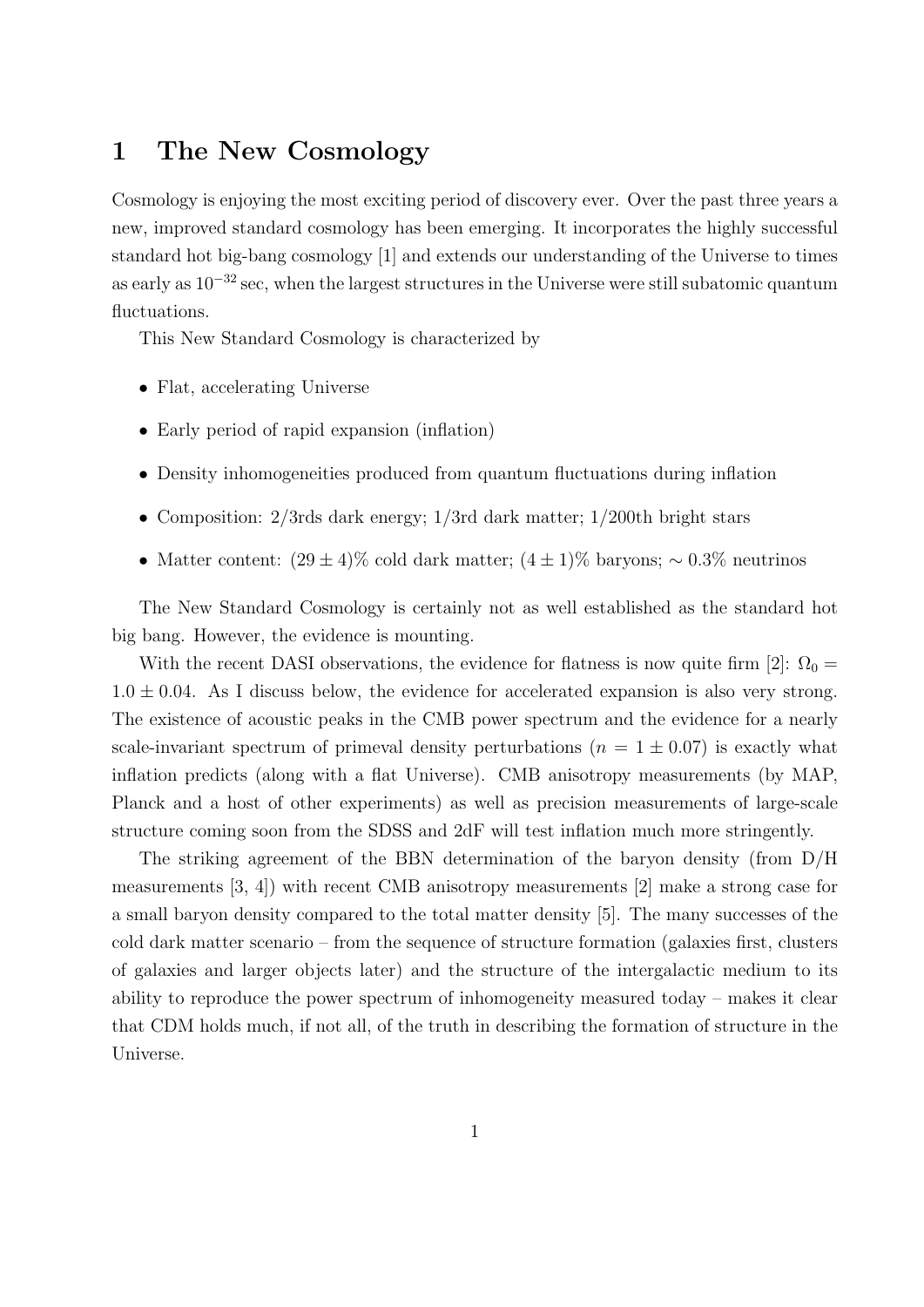Cosmological measurements and observations over the next decade or more will test (and probably refine) the New Standard Cosmology [6]. If we are fortunate, they will also help us to make sense of it all. The most pressing item to make sense of is dark energy. Its deep connections to fundamental physics – a new form of energy with repulsive gravity and possible implications for the divergences of quantum theory and supersymmetry breaking – put it very high on the list of outstanding problems in particle physics.

### 2 Dark Energy

Dark energy is my term for the causative agent of the current epoch of accelerated expansion. According to the second Friedmann equation,

$$
\frac{\ddot{R}}{R} = -\frac{4\pi G}{3} \left(\rho + 3p\right) \tag{1}
$$

this stuff must have negative pressure, with magnitude comparable to its energy density, in order to produce accelerated expansion [recall  $q = -(\ddot{R}/R)/H^2$ ; R is the cosmic scale factor]. Further, since this mysterious stuff does not show its presence in galaxies and clusters of galaxies, it must be relatively smoothly distributed.

That being said, dark energy has the following defining properties: (1) it emits no light; (2) it has large, negative pressure,  $p_X \sim -\rho_X$ ; and (3) it is approximately homogeneous (more precisely, does not cluster significantly with matter on scales at least as large as clusters of galaxies). Because its pressure is comparable in magnitude to its energy density, it is more "energy-like" than "matter-like" (matter being characterized by  $p \ll \rho$ ). Dark energy is qualitatively very different from dark matter.

It has been said that the sum total of progress in understanding the acceleration of the Universe is naming the causative agent. While not too far from the truth, there has been progress which I summarize below.

### 3 Dark Energy: Seven Lessons

#### 3.1 Two lines of evidence for an accelerating Universe

Two lines of evidence point to an accelerating Universe. The first is the direct evidence based upon measurements of type Ia supernovae carried out by two groups, the Supernova Cosmology Project [7] and the High-z Supernova Team  $[8]$ . These two teams used differ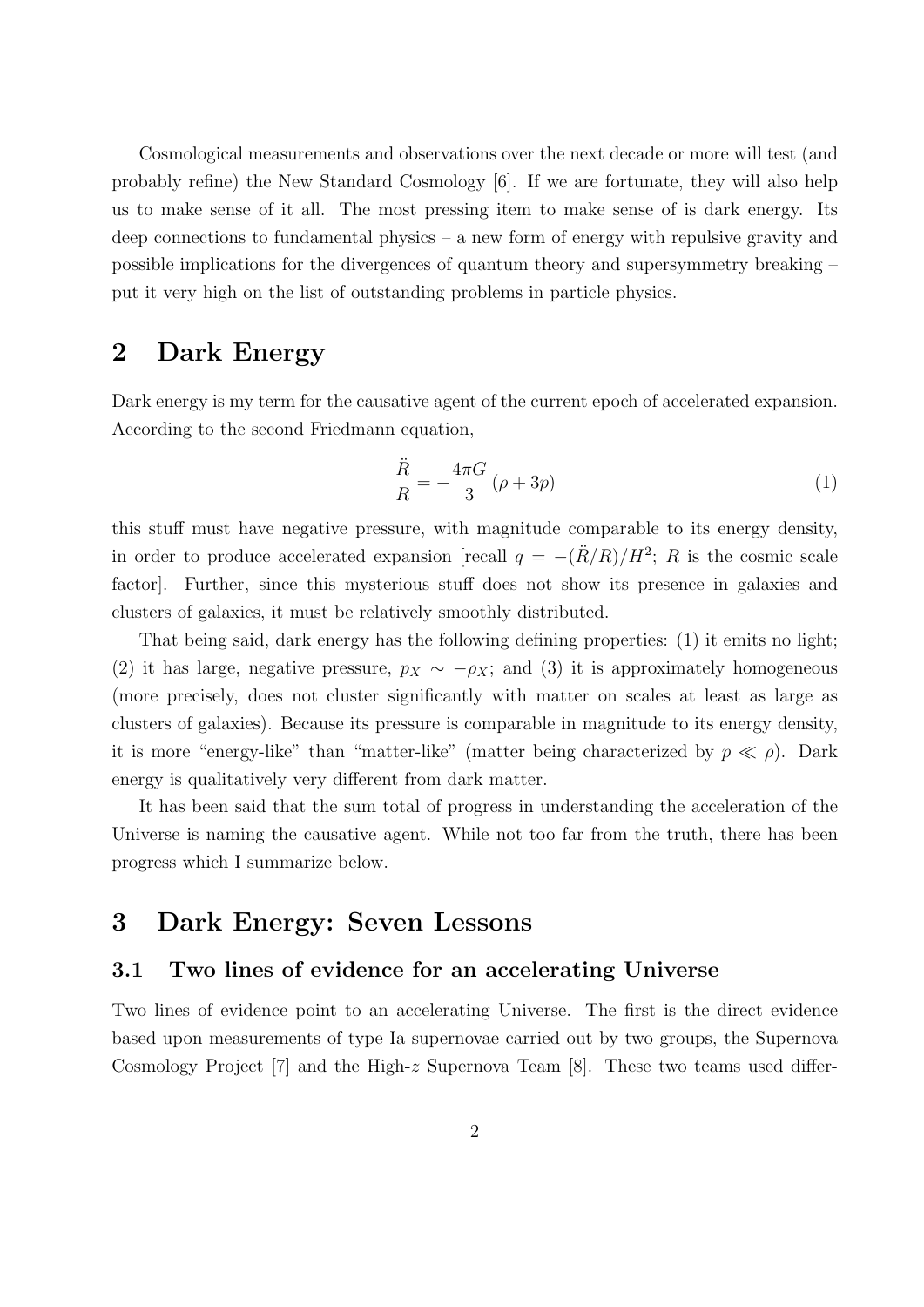ent analysis techniques and different samples of high- $z$  supernovae and came to the same conclusion: the Universe is speeding up, not slowing down.

The recent discovery of a supernovae at  $z = 1.755$  bolsters the case significantly [9] and provides the first evidence for an early epoch of decelerated expansion [10]. SN 1997ff falls right on the accelerating Universe curve on the magnitude – redshift diagram, and is a magnitude brighter than expected in a dusty open Universe or an open Universe in which type Ia supernovae are systematically fainter at high-z.

The second, independent line of evidence for the accelerating Universe comes from measurements of the composition of the Universe, which point to a missing energy component with negative pressure. The argument goes like this. CMB anisotropy measurements indicate that the Universe is flat,  $\Omega_0 = 1.0 \pm 0.04$  [2]. In a flat Universe, the matter density and energy density must sum to the critical density. However, matter only contributes about 1/3rd of the critical density,  $\Omega_M = 0.33 \pm 0.04$  [5]. (This is based upon measurements of CMB anisotropy, of bulk flows, and of the baryonic fraction in clusters.) Thus, two thirds of the critical density is missing!

In order to have escaped detection this missing energy must be smoothly distributed. In order not to interfere with the formation of structure (by inhibiting the growth of density perturbations) the energy density in this component must change more slowly than matter (so that it was subdominant in the past). For example, if the missing 2/3rds of critical density were smoothly distributed matter  $(p = 0)$ , then linear density perturbations would grow as  $R^{1/2}$  rather than as R. The shortfall in growth since last scattering  $(z \simeq 1100)$ would be a factor of 30, far too little growth to produce the structure seen today.

The pressure associated with the missing energy component determines how it evolves:

$$
\rho_X \propto R^{-3(1+w)} \n\rho_X/\rho_M \propto (1+z)^{3w}
$$
\n(2)

where  $w$  is the ratio of the pressure of the missing energy component to its energy density (here assumed to be constant). Note, the more negative  $w$ , the faster the ratio of missing energy to matter goes to zero in the past. In order to grow the structure observed today from the density perturbations indicated by CMB anisotropy measurements, w must be more negative than about  $-\frac{1}{2}$  $rac{1}{2}$  [11].

For a flat Universe the deceleration parameter today is

$$
q_0 = \frac{1}{2} + \frac{3}{2}w\Omega_X \sim \frac{1}{2} + w
$$

Therefore, knowing  $w < -\frac{1}{2}$  $\frac{1}{2}$  implies  $q_0 < 0$  and accelerated expansion.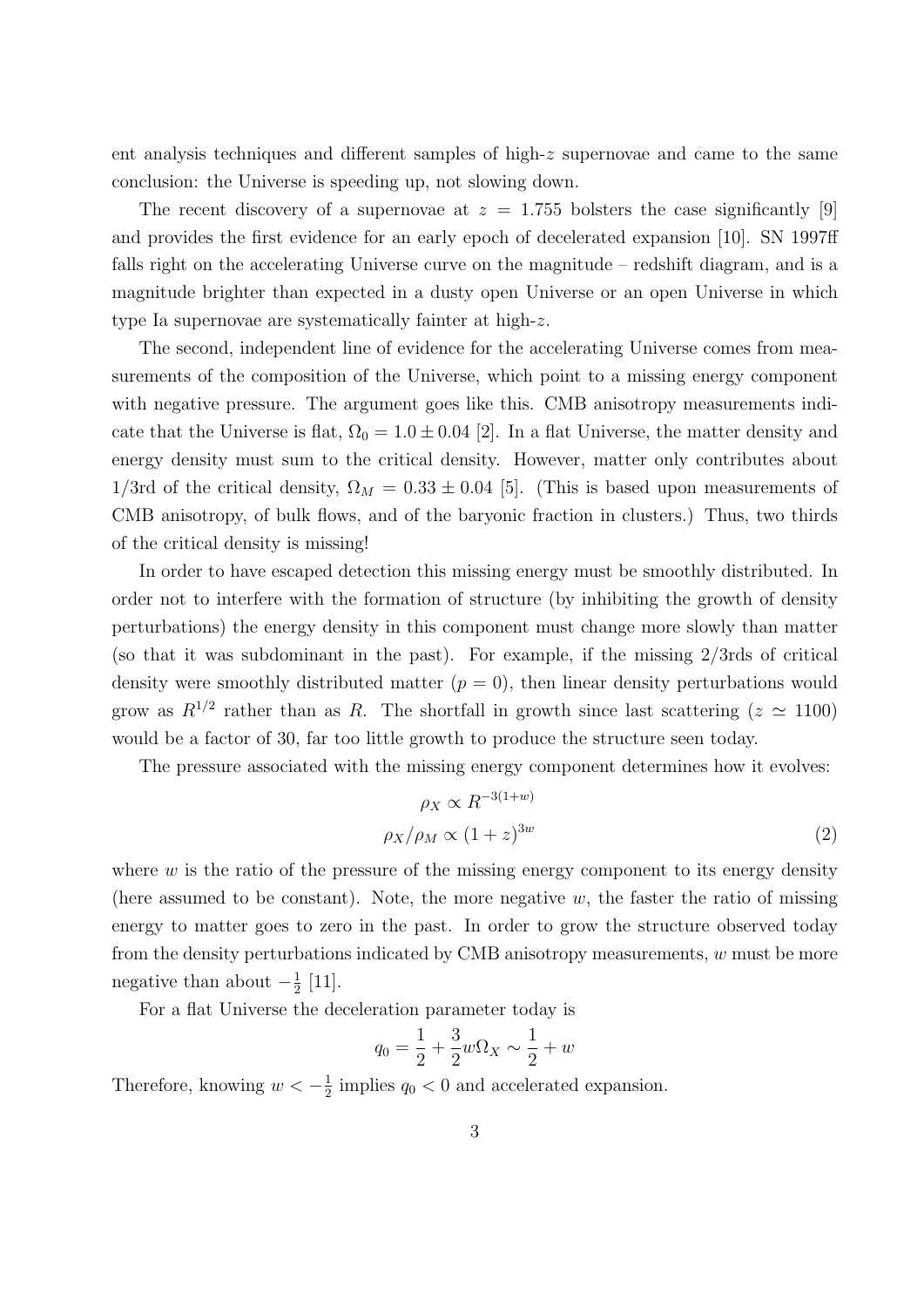### 3.2 Gravity can be repulsive in Einstein's theory, but ...

In Newton's theory mass is the source of the gravitational field and gravity is always attractive. In general relativity, both energy and pressure source the gravitational field. This fact is reflected in Eq. 1. Sufficiently large negative pressure leads to repulsive gravity. Thus, accelerated expansion can be accommodated within Einstein's theory.

Of course, that does not preclude that the ultimate explanation for accelerated expansion lies in a fundamental modification of Einstein's theory.

Repulsive gravity is a stunning new feature of general relativity. It leads to a prediction every bit as revolutionary as black holes – the accelerating Universe. If the explanation for the accelerating Universe fits within the Einsteinian framework, it will be an important new triumph for general relativity.

#### 3.3 The biggest embarrassment in theoretical physics

Einstein introduced the cosmological constant to balance the attractive gravity of matter. He quickly discarded the cosmological constant after the discovery of the expansion of the Universe. Whether or not Einstein appreciated that his theory predicted the possibility of repulsive gravity is unclear.

The advent of quantum field theory made consideration of the cosmological constant obligatory not optional: The only possible covariant form for the energy of the (quantum) vacuum,

$$
T^{\mu\nu}_{\text{VAC}} = \rho_{\text{VAC}} g^{\mu\nu},
$$

is mathematically equivalent to the cosmological constant. It takes the form for a perfect fluid with energy density  $\rho_{\text{VAC}}$  and isotropic pressure  $p_{\text{VAC}} = -\rho_{\text{VAC}}$  (i.e.,  $w = -1$ ) and is precisely spatially uniform. Vacuum energy is almost the perfect candidate for dark energy.

Here is the rub: the contributions of well-understood physics (say up to the 100 GeV scale) to the quantum-vacuum energy add up to  $10^{55}$  times the present critical density. (Put another way, if this were so, the Hubble time would be  $10^{-10}$  sec, and the associated event horizon would be 3 cm!) This is the well known cosmological-constant problem [12, 13].

While string theory currently offers the best hope for a theory of everything, it has shed precious little light on the problem, other than to speak to the importance of the problem. Thomas has suggested that using the holographic principle to count the available number of states in our Hubble volume leads to an upper bound on the vacuum energy that is comparable to the energy density in matter  $+$  radiation [14]. While this reduces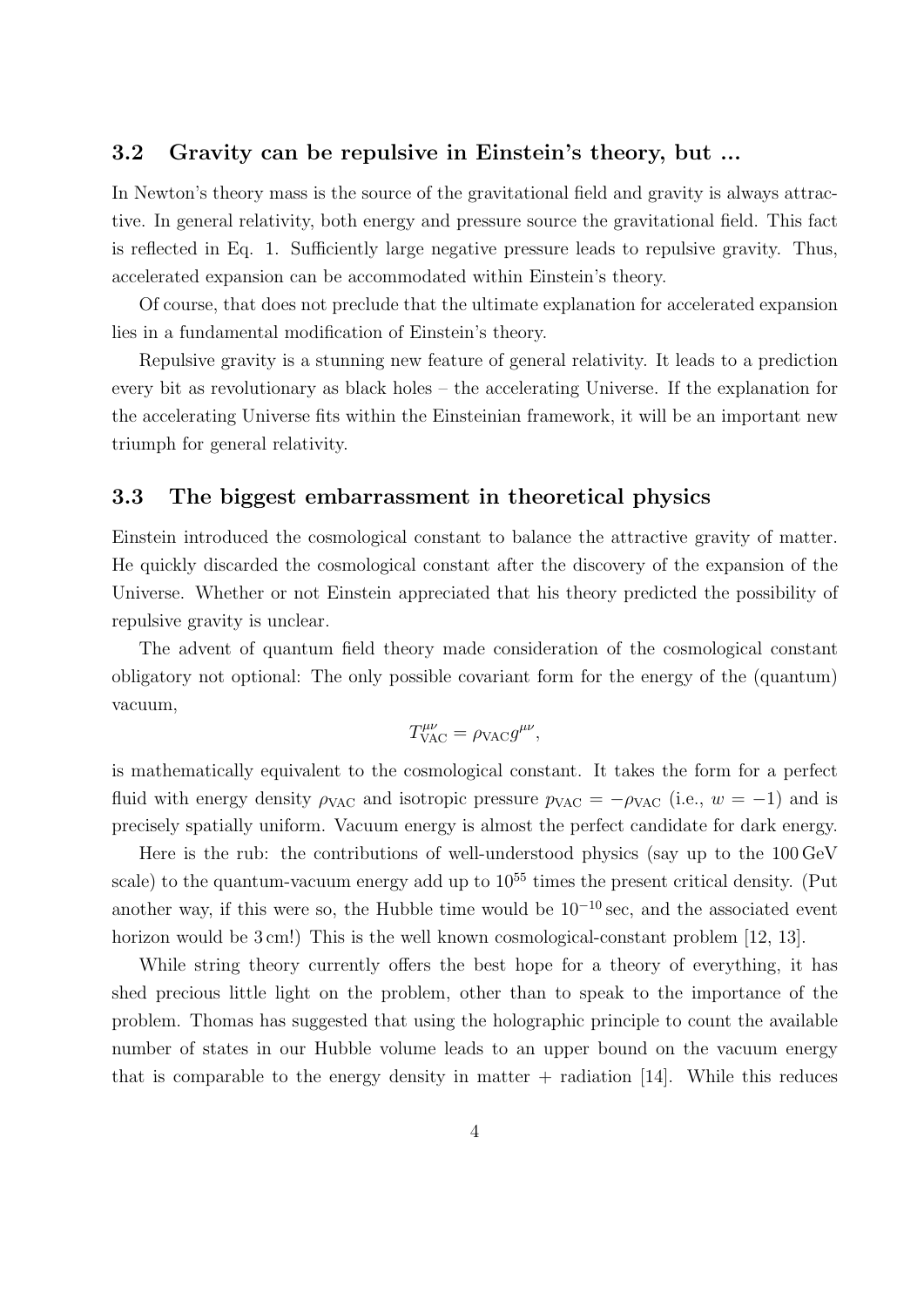the magnitude of the cosmological-constant problem very significantly, it does not solve the dark energy problem: a vacuum energy that is always comparable to the matter  $+$  radiation energy density would strongly suppress the growth of structure.

The deSitter space associated with the accelerating Universe poses serious problems for the formulation of string theory [15]. Banks and Dine argue that all explanations for dark energy suggested thus far are incompatible with perturbative string theory [16]. At the very least there is high tension between accelerated expansion and string theory.

The cosmological constant problem leads to a fork in the dark-energy road: one path is to wait for theorists to get the "right answer" (i.e.,  $\Omega_X = 2/3$ ); the other path is to assume that even quantum nothingness weighs nothing and something else with negative pressure must be causing the Universe to speed up. Of course, theorists follow the advice of Yogi Berra: where you see a fork in the road, take it.

#### 3.4 Parameterizing dark energy: for now, it's  $w$

Theorists have been very busy suggesting all kinds of interesting possibilities for the dark energy: networks of topological defects, rolling or spinning scalar fields (quintessence and spintessence), influence of "the bulk", and the breakdown of the Friedmann equations [13, 18]. An intriguing recent paper suggests dark matter and dark energy are connected through axion physics [17].

In the absence of compelling theoretical guidance, there is a simple way to parameterize dark energy, by its equation-of-state  $w$  [11].

The uniformity of the CMB testifies to the near isotropy and homogeneity of the Universe. This implies that the stress-energy tensor for the Universe must take the perfect fluid form [1]. Since dark energy dominates the energy budget, its stress-energy tensor must, to a good approximation, take the form

$$
T_{X\nu}^{\mu} \approx \text{diag}[\rho_X, -p_X, -p_X, -p_X] \tag{3}
$$

where  $p_X$  is the isotropic pressure and the desired dark energy density is

$$
\rho_X = 2.7 \times 10^{-47} \,\text{GeV}^4
$$

(for  $h = 0.72$  and  $\Omega_X = 0.66$ ). This corresponds to a tiny energy scale,  $\rho_X^{1/4} = 2.3 \times 10^{-3}$  eV.

The pressure can be characterized by its ratio to the energy density (or equation-of-state):

$$
w \equiv p_X/\rho_X
$$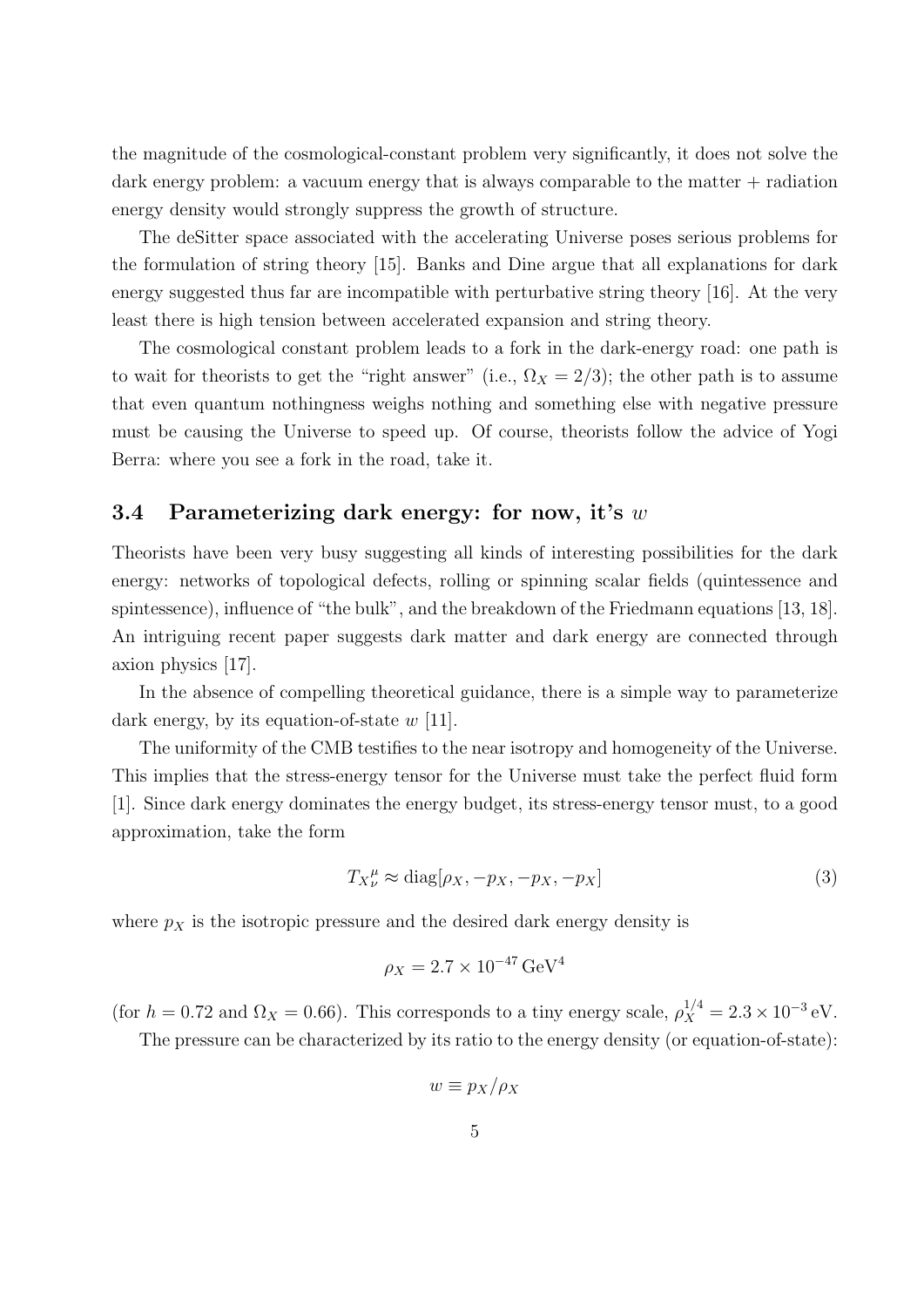which need not be constant; e.g., it could be a function of  $\rho_X$  or an explicit function of time or redshift. (Note,  $w$  can always be rewritten as an implicit function of redshift.)

For vacuum energy  $w = -1$ ; for a network of topological defects  $w = -N/3$  where N is the dimensionality of the defects (1 for strings, 2 for walls, etc.). For a minimally coupled, rolling scalar field,

$$
w = \frac{\frac{1}{2}\dot{\phi}^2 - V(\phi)}{\frac{1}{2}\dot{\phi}^2 + V(\phi)}
$$
(4)

which is time dependent and can vary between  $-1$  (when potential energy dominates) and +1 (when kinetic energy dominates). Here  $V(\phi)$  is the potential for the scalar field.

I believe that for the foreseeable future getting at the dark energy will mean trying to measure its equation-of-state,  $w(t)$ .

#### 3.5 The Universe: the lab for studying dark energy

Dark energy by its very nature is diffuse and a low-energy phenomenon. It probably cannot be produced at accelerators; it isn't found in galaxies or even clusters of galaxies. The Universe itself is the natural lab – perhaps the only  $\{ab - in$  which to study it.

The primary effect of dark energy on the Universe is on the expansion rate. The first Friedmann equation can be written as

$$
H^{2}(z)/H_{0}^{2} = \Omega_{M}(1+z)^{3} + \Omega_{X} \exp \left[3 \int_{0}^{z} [1+w(x)]d\ln(1+x)\right]
$$
(5)

where  $\Omega_M$  ( $\Omega_X$ ) is the fraction of critical density contributed by matter (dark energy) today, a flat Universe is assumed, and the dark-energy term follows from energy conservation,  $d(\rho_X R^3) = -p_X dR^3$ . For constant w the dark energy term is simply  $\Omega_X (1+z)^{3(1+w)}$ . Note that for a flat Universe  $H(z)/H_0$  depends upon only two parameters:  $\Omega_M$  and  $w(z)$ .

While  $H(z)$  is probably not directly measurable (however see Ref. [19]), it does affect two observable quantities: the (comoving) distance to an object at redshift z,

$$
r(z) = \int_0^z \frac{dz}{H(z)},
$$

and the growth of (linear) density perturbations, governed by

$$
\ddot{\delta}_k + 2H\dot{\delta}_k - 4\pi G\rho_M = 0,
$$

where  $\delta_k$  is the Fourier component of comoving wavenumber k and overdot indicates  $d/dt$ .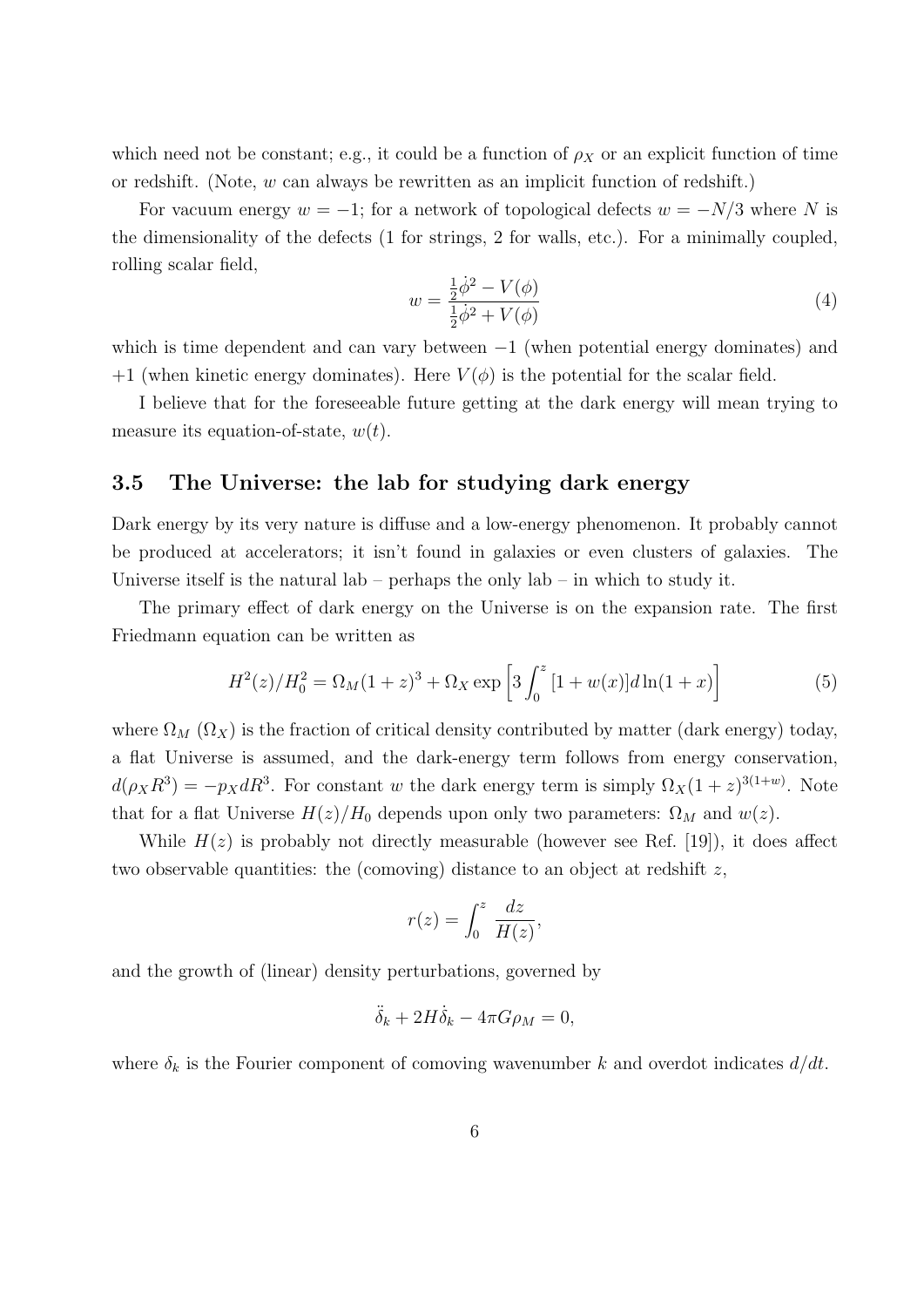The comoving distance  $r(z)$  can be probed by standard candles (e.g., type Ia supernovae) through the classic cosmological observable, luminosity distance  $d_L(z) = (1 + z)r(z)$ . It can also be probed by counting objects of a known intrinsic comoving number density, through the comoving volume element,  $dV/dz d\Omega = r^2(z)/H(z)$ .

Both galaxies and clusters of galaxies have been suggested as objects to count [20]. For each, their comoving number density evolves (in the case of clusters very significantly). However, it is believed that much, if not all, of the evolution can be modelled through numerical simulations and semi-analytical calculations in the CDM picture. In the case of clusters, evolution is so significant that the number count test probe is affected by dark energy through both  $r(z)$  and the growth of perturbations, with the latter being the dominant effect.

The various cosmological approaches to ferreting out the nature of the dark energy have been studied extensively (see other articles in this Yellow Book). Based largely upon my work with Dragan Huterer [21], I summarize what we know about the efficacy of the cosmological probes of dark energy:

- Present cosmological observations prefer  $w = -1$ , with a 95% confidence limit  $w <$ −0.6 [23].
- Because dark energy was less important in the past,  $\rho_X/\rho_M \propto (1+z)^{3w} \to 0$  as  $z \to \infty$ , and the Hubble flow at low redshift is insensitive to the composition of the Universe, the most sensitive redshift interval for probing dark energy is  $z = 0.2 - 2$  [21].
- The CMB has limited power to probe w (e.g., the projected precision for Planck is  $\sigma_w = 0.25$ ) and no power to probe its time variation [21].
- A high-quality sample of 2000 SNe distributed from  $z = 0.2$  to  $z = 1.7$  could measure w to a precision  $\sigma_w = 0.05$  (assuming an irreducible error of 0.14 mag). If  $\Omega_M$  is known independently to better than  $\sigma_{\Omega_M} = 0.03$ ,  $\sigma_w$  improves by a factor of three and the rate of change of  $w' = dw/dz$  can be measured to precision  $\sigma_{w'} = 0.16$  [21].
- Counts of galaxies and of clusters of galaxies may have the same potential to probe  $w$  as SNe Ia. The critical issue is systematics (including the evolution of the intrinsic comoving number density, and the ability to identify galaxies or clusters of a fixed mass) [20].
- Measuring weak gravitational lensing by large-scale structure over a field of 1000 square degrees (or more) could have comparable sensitivity to  $w$  as type Ia supernovae. How-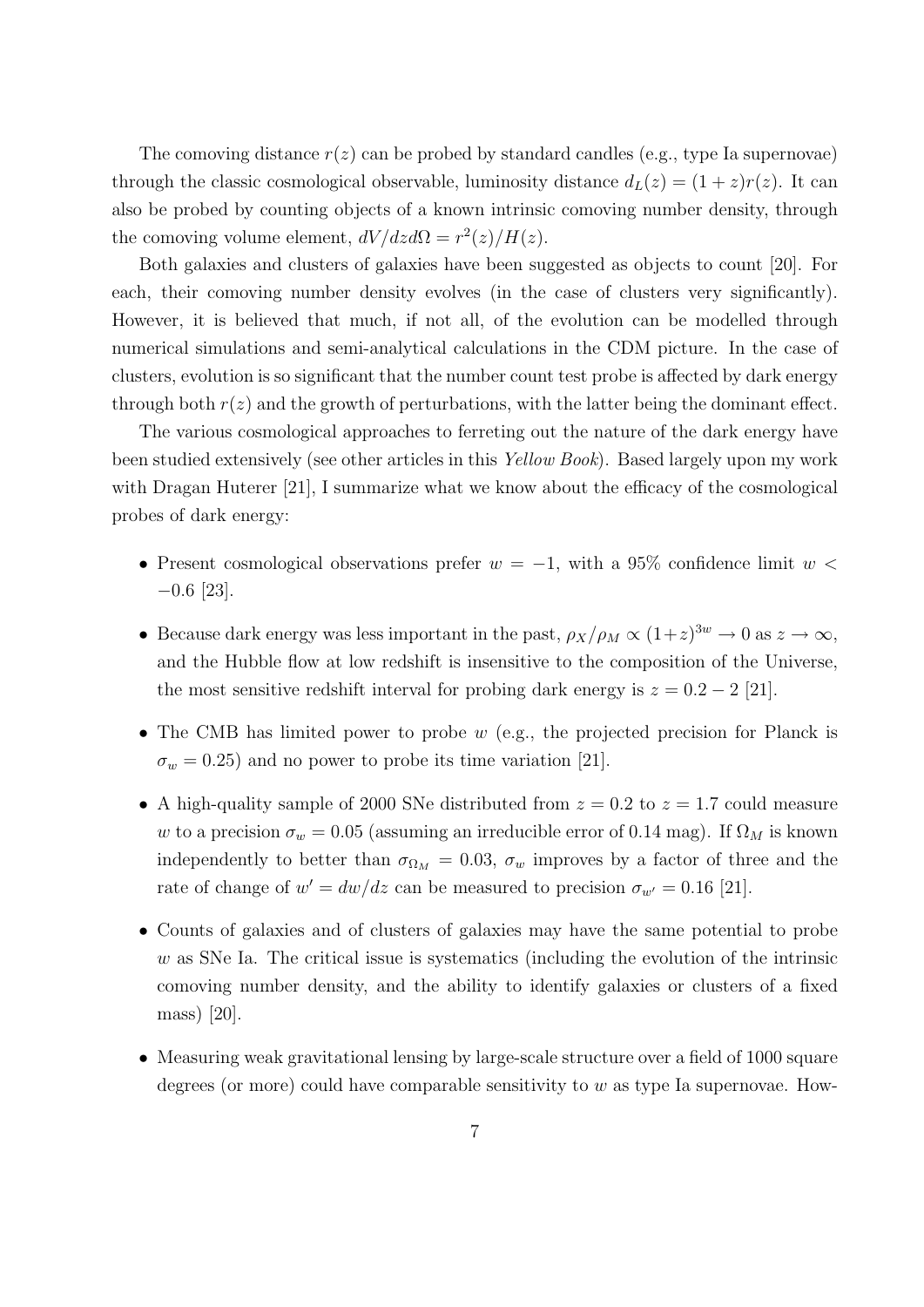ever, weak gravitational lensing does not appear to be a good method to probe the time variation of  $w$  [22]. The systematics associated with weak gravitational lensing have not yet been studied carefully and could limit its potential.

• Some methods do not look promising in their ability to probe w because of irreducible systematics (e.g., Alcock – Paczynski test and strong gravitational lensing of QSOs). However, both could provide important independent confirmation of accelerated expansion.

#### 3.6 Why now?: the Nancy Kerrigan problem

A critical constraint on dark energy is that it not interfere with the formation of structure in the Universe. This means that dark energy must have been relatively unimportant in the past (at least back to the time of last scattering,  $z \sim 1100$ ). If dark energy is characterized by constant w, not interfering with structure formation can be quantified as:  $w \lesssim -\frac{1}{2}$  $rac{1}{2}$  [11]. This means that the dark-energy density evolves more slowly than  $R^{-3/2}$  (compared to  $R^{-3}$ ) for matter) and implies

$$
\rho_X/\rho_M \rightarrow 0 \quad \text{for } t \rightarrow 0
$$
  

$$
\rho_X/\rho_M \rightarrow \infty \quad \text{for } t \rightarrow \infty
$$

That is, in the past dark energy was unimportant and in the future it will be dominant! We just happen to live at the time when dark matter and dark energy have comparable densities. In the words of Olympic skater Nancy Kerrigan, "Why me? Why now?"

Perhaps this fact is an important clue to unraveling the nature of the dark energy. Perhaps not. And God forbid, it could be the basis of an anthropic explanation for the size of the cosmological constant.

#### 3.7 Dark energy and destiny

Almost everyone is aware of the connection between the shape of the Universe and its destiny: positively curved recollapses, flat; negatively curved expand forever. The link between geometry and destiny depends upon a critical assumption: that matter dominates the energy budget (more precisely, that all components of matter/energy have equation of state  $w > -\frac{1}{3}$  $\frac{1}{3}$ ). Dark energy does not satisfy this condition.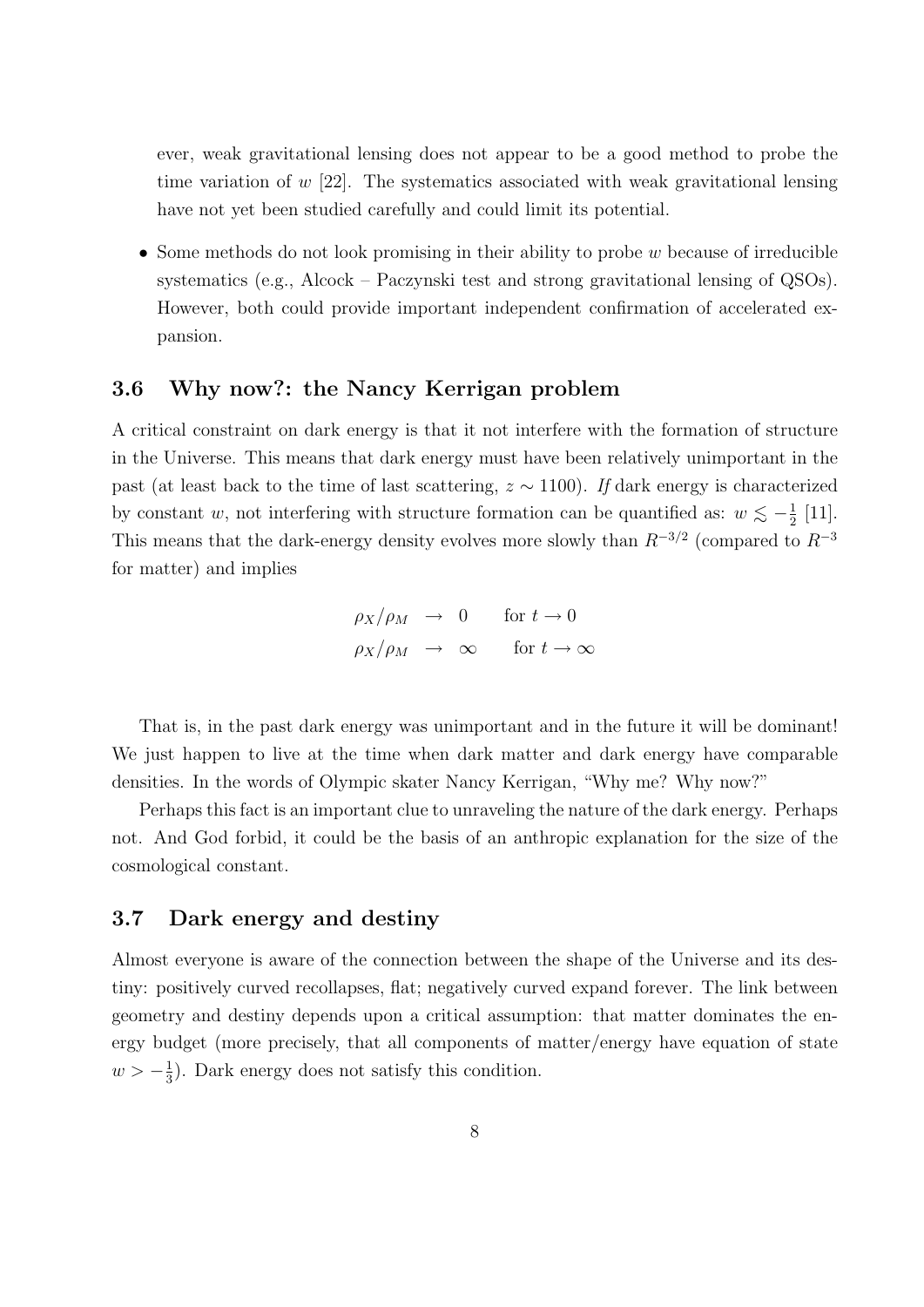In a Universe with dark energy the connection between geometry and destiny is severed [24]. A flat Universe (like ours) can continue expanding exponentially forever with the number of visible galaxies diminishing to a few hundred (e.g., if the dark energy is a true cosmological constant); the expansion can slow to that of a matter-dominated model (e.g., if the dark energy dissipates and becomes sub dominant); or, it is even possible for the Universe to recollapse (e.g., if the dark energy decays revealing a negative cosmological constant). Because string theory prefers anti-deSitter space, the third possibility should not be forgotten.

Dark energy holds the key to understanding our destiny!

## 4 The Challenge

As a New Standard Cosmology emerges, a new set questions arises. (Assuming the Universe inflated) What is physics underlying inflation? What is the dark-matter particle? How was the baryon asymmetry produced? Why is the recipe for our Universe so complicated? What is the nature of the Dark Energy? All of these questions have two things in common: making sense of the New Standard Cosmology and the deep connections they reveal between fundamental physics and cosmology.

Of these new, profound cosmic questions, none is more important or further from resolution than the nature of the dark energy. Dark energy could well be the number one problem in all of physics and astronomy.

The big challenge for the New Cosmology is making sense of dark energy.

Because of its diffuse character, the Universe is likely the lab where dark energy can best be attacked (though one should not rule other approaches  $-e.g.,$  if the dark energy involves a light scalar field, then there should be a new long-range force [25]).

While type Ia supernovae look particularly promising – they have a track record and can in principle be used to map out  $r(z)$  – there are important open issues. Are they really standardizable candles? Have they evolved? Is the high-redshift population the same as the low-redshift population?

The dark-energy problem is important enough that pursuing complimentary approaches is both justified and prudent. Weak-gravitational lensing shows considerable promise. While beset by important issues involving number evolution and the determination of galaxy and cluster masses [20], counting galaxies and clusters of galaxies should also be pursued.

Two realistic goals for the next decade are the determination of w to 5% and looking for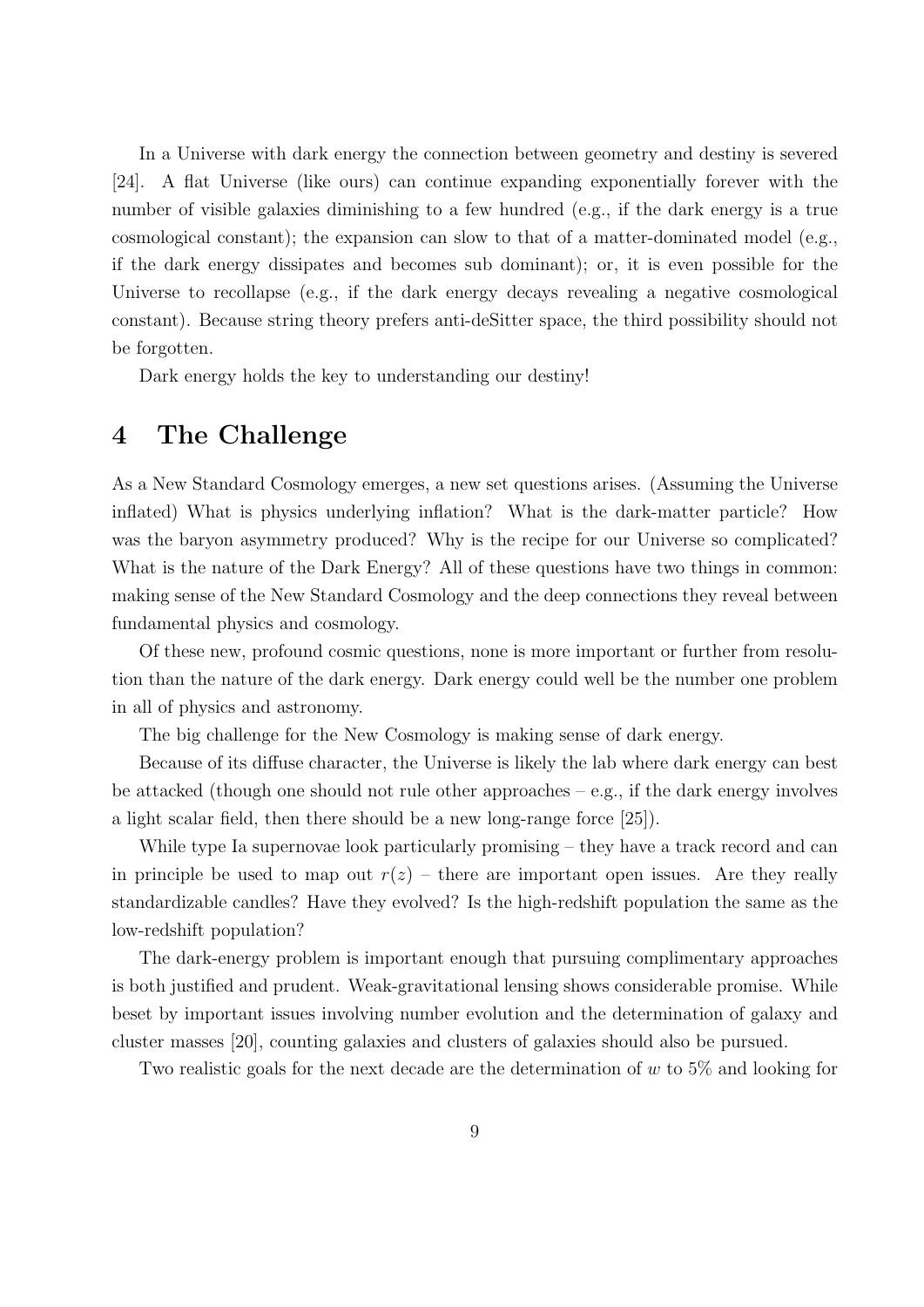time variation. Achieving either has the potential to rule out a cosmological constant: For example, by measuring a significant time variation of w or by pinning w at  $5\sigma$  away from −1. Such a development would be a remarkable, far reaching result.

After determining the equation-of-state of the dark energy, the next step is measuring its clustering properties. A cosmological constant is spatially constant; a rolling scalar field clusters slightly on very large scales [26]. Measuring its clustering properties will not be easy, but it provides an important, new window on dark energy.

We do live at a special time: There is still enough light in the Universe to illuminate its dark side.

Acknowledgments. I thank Eric Linder for useful comments. This work was supported by the DoE (at Chicago and Fermilab) and by the NASA (at Fermilab by grant NAG 5-7092).

### References

- [1] See e.g., S. Weinberg, Gravitation and Cosmology (Wiley & Sons, NY, 1972); or E.W. Kolb and M.S. Turner, The Early Universe (Addison-Wesley, Redwood City, CA, 1990)
- [2] P. de Bernardis et al, Nature 404, 955 (2000); S. Hanany et al, Astrophys. J. 545, L5 (2000); C.B. Netterfield et al, astro-ph/0104460; C. Pryke et al, astro-ph/0104490
- [3] D. Tytler et al, Physica Scripta T85, 12 (2000); J.M. O'Meara et al, Astrophys. J. 552, 718 (2001).
- [4] S. Burles et al, Phys. Rev. D 63, 063512 (2001)
- [5] M.S. Turner, astro-ph/0106035
- [6] M.S. Turner, PASP 113, 653 (2001) (astro-ph/0102057)
- [7] S. Perlmutter et al, Astrophys. J. 517, 565 (1999)
- [8] A. Riess et al, Astron. J. 116, 1009 (1998)
- [9] A. Riess et al, Astrophys. J., in press (astro-ph/0104455)
- [10] M.S. Turner and A. Riess, astro-ph/0106051 (submitted to Astrophys. J.)
- [11] M.S. Turner and M. White, Phys. Rev. 56, R4439 (1997)